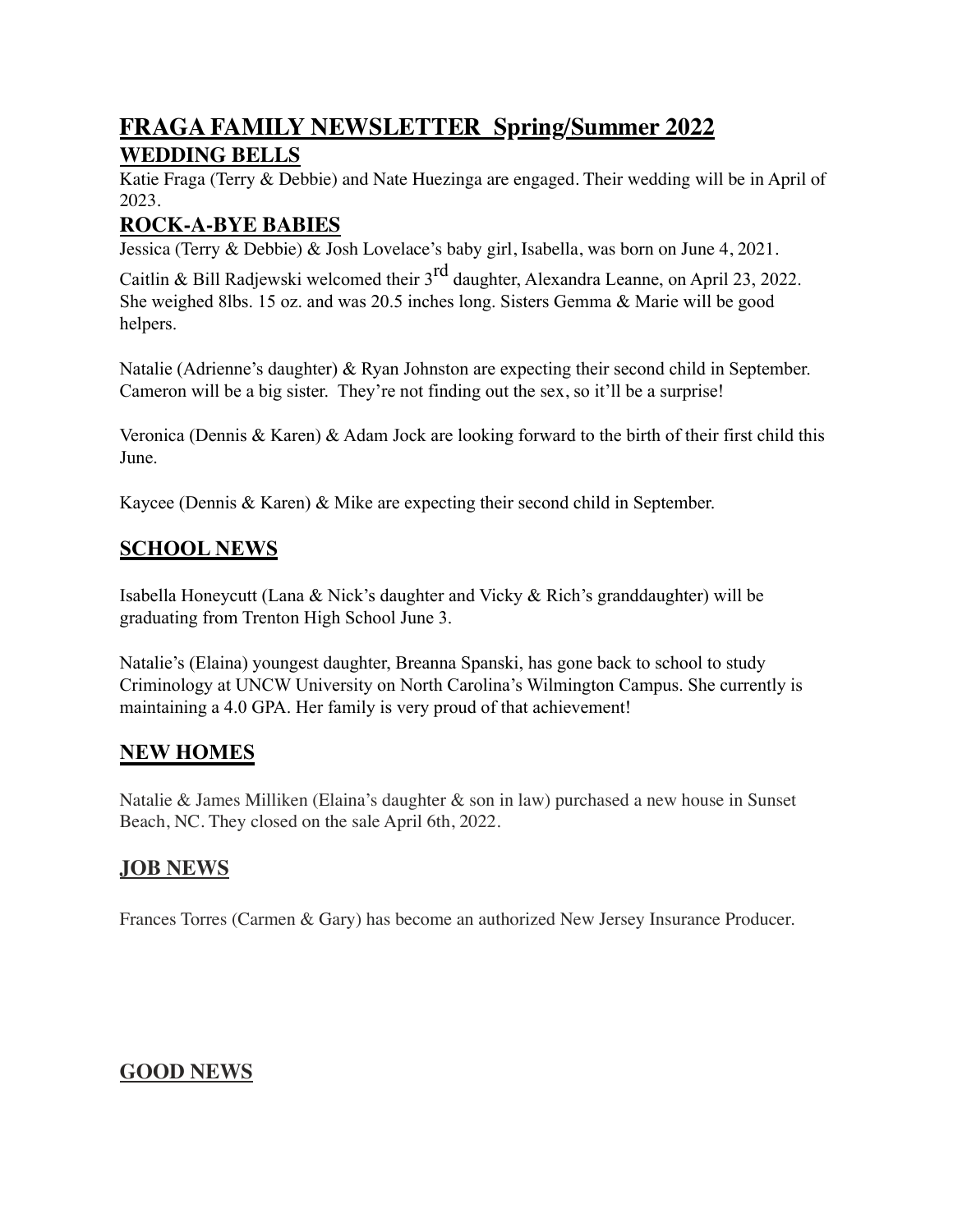Karen Joyce has had her Leader Dog Daisy for 1 1/2 years now and loves the independence she now has.

## **AWARDS AND ACCOMPLISHMENTS**

Tobi Felhandler (Alicia & Brian's daughter) celebrated her Bat Mitzvah on May 21st. This service is a rite of passage that signifies the shift from childhood into adult Jewish life and ushers in the responsibility of becoming an active member of the Jewish community. In preparation for this day, Tobi worked for months with a non-profit organization, JARC, which serves adults with special needs. Her volunteer work included art activities, games, and a FUNraiser in which she raised over \$800 for 4 ladies in the JARC community.``

#### **SPECIAL FAMILY CELEBRATIONS**

Danny and Delores celebrated their 60th anniversary in April at a nearby hotel with their children, all their grandchildren, and their great granddaughter — 18 people in all! They had a wonderful family time, playing games & taking pictures and are so thankful to their children for arranging this celebration. They feel very blessed!

Natalie & James Milliken celebrated their  $8<sup>th</sup>$  wedding anniversary on May 14<sup>th</sup> and James had a milestone birthday (55) on Sept. 22.

#### **TRAVEL NEWS**

Karen and Joyce Joyce have a trip planned to Berlin, Prague and a river cruise on the Elb River. Hopefully the extended trip to Warsaw and Krakow will not be cancelled. This trip was to have been in May of 2020 but was cancelled due to Covid.

Uncle Dan wrote: A group of cousins spent a wonderful week in Mexico in mid April. The first couple of days were in Mexico City with Dean, Tea, and Greg. Granddaughter Nicole caught up with us in time for a wonderful dinner with Ricardo Cedeno and his family. We then traveled to Morelia where we caught up with Len. We met up with our cousin Laura Solis Chavez and Jose Mendoza Lara who organized several great events where we were able to meet many of our relatives and enjoy some wonderful meals. They also arranged to take us to the area of Cotzurio where my Dad  $\&$  Mother were raised and then to a neighboring village where we met more relatives and had a wonderful meal of homemade enchiladas. The group came home with many wonderful memories of the family they have met in Mexico.

#### **NEWS FROM LEN**

**• Team Fraga Family Website Committee** would like to thank all those who helped, donated and took part in our recent fundraising drive. With your amazing support https:// thefragafamily.com/supporters-website-fundaiser/ we were able to raise enough funds to cover operating and maintenance costs until at least 2024! And we will be able to add a feature or two to increase our ability to do functions you would like to see on our website. Stay tuned in the near future for our outreach asking all of you what you would find most